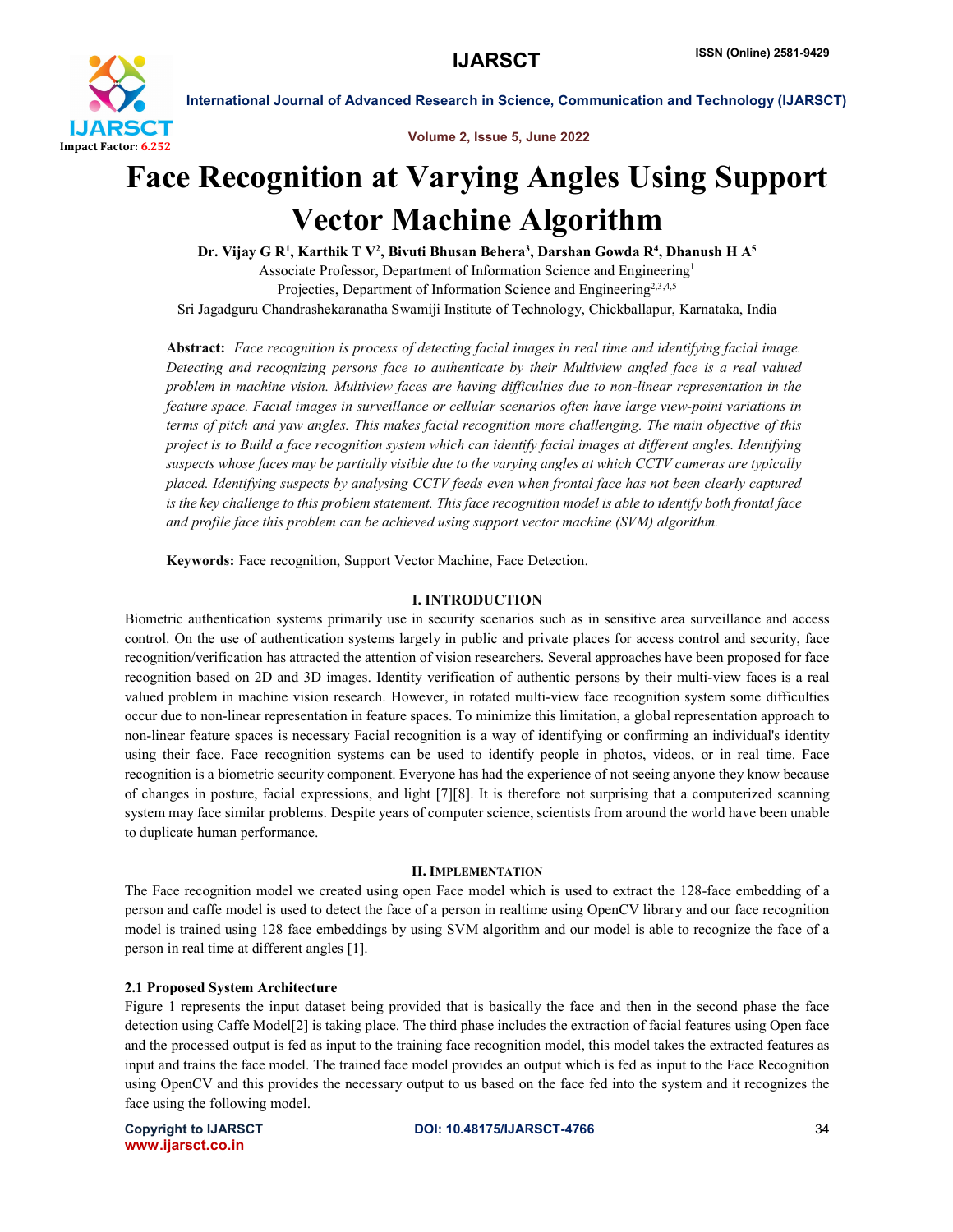

## International Journal of Advanced Research in Science, Communication and Technology (IJARSCT) Volume 2, Issue 5, June 2022



Fig 1. Proposed system Architecture

#### 2.2 Face Detection using Caffe Model

We can perform fast, accurate face detection with OpenCV using a pre-trained deep learning face detector model called Caffe (Convolutional Architecture for Fast Feature Embedding) model. This model takes 3 arguments the path to the image dataset, the path of the caffe prototxt file describes the network architecture for deployment time and the path to the pre trained caffe model [5]. After giving required arguments to the caffe model we load the network using OpenCV library, to achieve the best accuracy we run the model on BGR images resized to 300x300[3].

#### 2.3 Extracting Face Embeddings Using OpenFace Model

After detecting the faces in the images using caffe model we pass the output of caffe model to the open face model we need to find a way to represent the face in numerical embedding. We can represent it using a pre-trained deep neural network called OpenFace. During the training portion of the OpenFace pipeline, 500,000 images are passed through the neural net. OpenFace trains these images to produce 128 facial embedding's that represent a generic face of a individual person. OpenFace uses Google's Face Net architecture for feature extraction and uses a triplet loss function to test how accurate the neural net classifies a face The embedding is a generic representation of anybody's face. Unlike other face representations, this embedding has the nice property that a larger distance between two face embedding's means that the faces are likely not of the same person.

| $-0.16597123$             | 8.11949642                              |                            | $0.10122138 - 0.12254387$ | $-0.11838274 - 0.02759848$ |               |
|---------------------------|-----------------------------------------|----------------------------|---------------------------|----------------------------|---------------|
|                           | $0.01384261 - 0.07288168$               |                            | 0.06527785 -0.13963827    | 0.17559825                 | $-0.08519795$ |
| $-0.25020906 - 0.0102928$ |                                         | $-0.01079375$              | 0.21948609                | $-0.21553843$              | $-0.19072869$ |
| $-0.13214052$             | $-0.10856642$                           | 0.01477439                 | 0.07908501                | $-0.05431245$              | 0.11583221    |
| $-0.1715932$              | $-0.23868942$                           | $-0.10927209$              | $-0.01475592$             | 0.01510147                 | $-0.08837818$ |
| $-0.00252565$             | 0.03029939                              | $-0.17696191$              | 0.00717495                | 0.04937807                 | 0.12862331    |
| $-0.01091681$             | $-0.09640069$                           | 0.1934087                  | 0.01389313                | $-0.23863317$              | 0.01766105    |
| 0.15954995                | 0.26412117                              | 0.21739453                 | $-0.00336392$             | $-0.03702538$              | $-0.05539587$ |
|                           | $0.10163558 - 0.28075284$               | 8.85129996                 | 0.20316276                | 0.02803321                 | 0.16820049    |
|                           | $-0.02042791 - 0.12237336 - 0.00515839$ |                            | 0.22946236                | $-0.21929839$              | 0.03012473    |
|                           | A.18334588 - 8.19385433                 | 8.818464                   | $-0.1046315$              | 0.159848                   | 0.14616895    |
| $-0.19181257$             | $-0.22495562$                           | 8.19514428                 | $-0.23470432$             | $-0.11755507$              | 0.07461189    |
| $-0.0839375$              | $-0.09592333$                           | $-0.35981255$              | 0.03915626                | 0.32692659                 | 0.20959754    |
| $-0.10889891$             | $-0.01162777$                           | $-0.09144997$              | $-0.02747694$             | 0.00839157                 | 0.15324235    |
| $-0.02081387$             | $-0.0425766$                            | $-0.06370837$              | 0.0559925                 | 0.19876704                 | 0.04837478    |
| 0.00898859                | 8.25267416                              | 0.04914283                 | 0.0009048                 | 0.00353496                 | 0.14037418    |
| $-0.15166469$             | $-0.07702$                              | $-0.10442869$              | 0.03603458                | $-0.10455432$              | $-0.05006842$ |
| 0.01399595                |                                         | 0.18746354 -0.10759938     | 0.24044091                | $-0.03882578$              | $-0.01190661$ |
| $-0.12068785$             |                                         | $0.03638472 - 0.02094681$  | $-0.02857181$             | <b>0.10984881</b>          | $-0.22919109$ |
| 0.14735889                |                                         | 0.20415246 -0.00772358     | 0.09734803                | 0.10852756                 | 0.12523061    |
| $-0.03349054$             |                                         | $-0.08732443 - 0.17586364$ | $-0.09488015$             | 8.84729999                 | $-0.0654182$  |
|                           | ---------                               |                            |                           |                            |               |

Fig 2. 128 Facial Embeddings

#### 2.4 Training Face Recognition model using SVM (Support Vector Machine)

The facial embeddings obtained from the openface model are trained using support vector machine algorithm SVM generates optimal hyperplane in an iterative manner, which is used to minimize an error. The core idea of SVM is to find a maximum marginal hyperplane (MMH) that best divides the dataset into classes. The training data given to the SVM classifier is the set of face embeddings and the set of labels. A Support Vector Machine (SVM) is a discriminative classifier formally defined by a separating hyperplane. In other words, given labeled training data (supervised learning), the algorithm outputs an optimal hyperplane which categorizes new examples [6]. The operation of the SVM algorithm is based on finding the hyperplane that gives the largest minimum distance to the training examples [4].

#### III. CONCLUSION

This Face recognition system which is trained using SVM can recognize the facial image of a person at varying angles in real time. even when the frontal face of a person is not completely visible this system can detect and recognize the both frontal and profile face at different angles with the accuracy of 97% as the face recognition model is trained using 128 facial embeddings of a individual person using openface model this face recognition system can be used to recognize the terrorist and criminals using surveillance in public places.